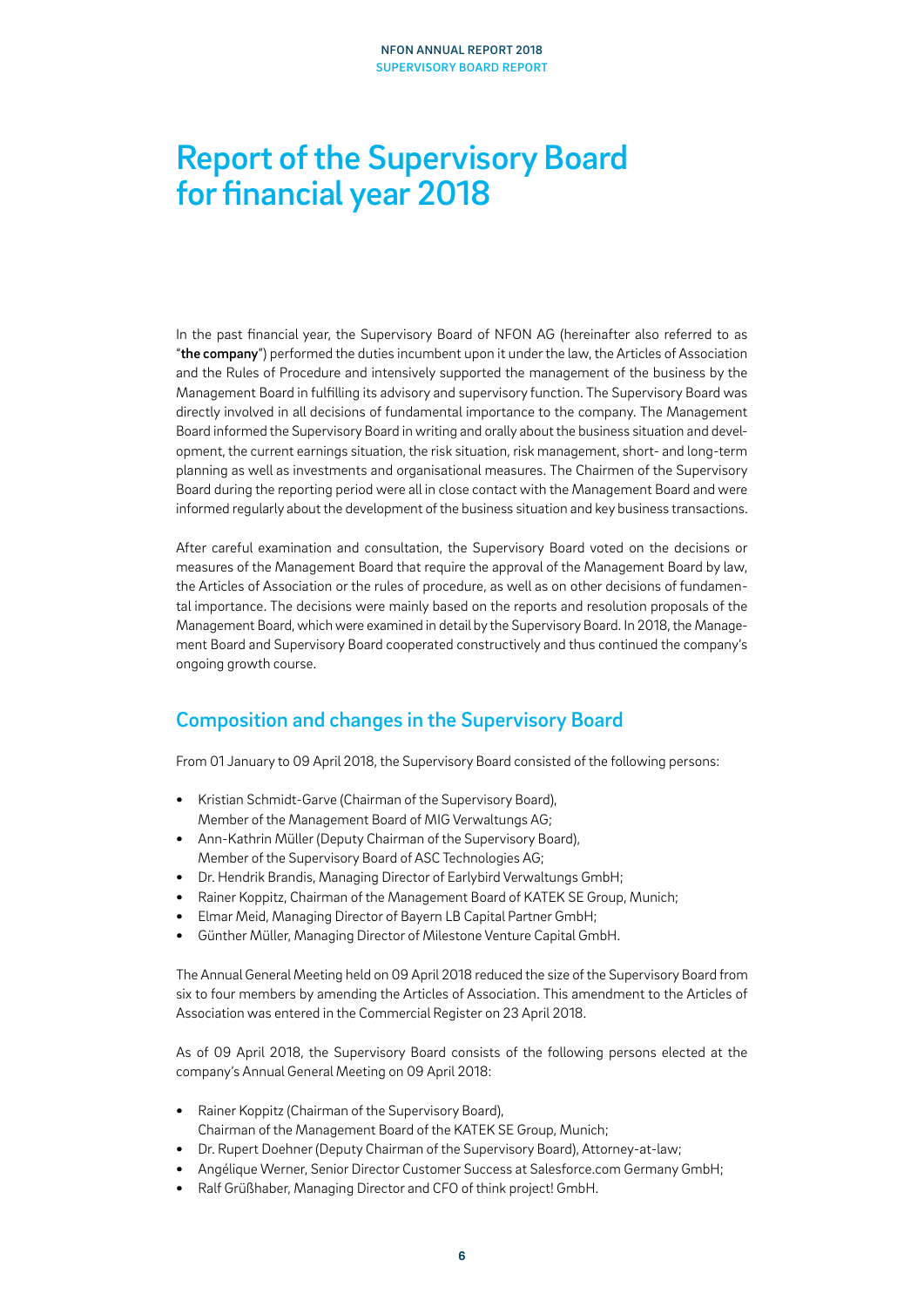### NFON ANNUAL REPORT 2018 SUPERVISORY BOARD REPORT



Rainer Christian Koppitz, Chairman



Angelique Werner, Member of the Supervisory Board

## The Supervisory **Board**



Ralf Gruesshaber, Member of the Supervisory Board



Rupert Doehner, Deputy Chairman of the Supervisory Board

# Meetings of the Supervisory Board and main areas of discussion

In financial year 2018, the Supervisory Board held six ordinary meetings and, due to the IPO, two extraordinary meetings. In addition, it passed 18 circular resolutions. The Supervisory Board did not form any committees.

The meetings of the Supervisory Board in financial year 2018 focused in particular on the following topics:

- **•** Preparation of the Annual General Meeting on 22 February 2018 to increase the share capital from company funds;
- **•** Approval of the half-year financial statements as of 30 June 2016, which were subsequently audited with a view to the IPO;
- **•** Extension of the appointment of Management Board members Hans Szymanski and Jan-Peter Koopmann in the run-up to the IPO until 30 April 2021 and adjustment of Management Board remuneration as of 01 September 2019;
- **•** Adoption and approval of the audited Annual Financial Statements and the Consolidated Financial Statements including the company's Management Report for financial year 2017;
- **•** Preparation of the Annual General Meeting on 09 April 2018 (new version of the capital market-oriented Articles of Association, authorisation to buy back shares and issue convertible bonds, new Supervisory Board);
- **•** Following the downsizing of and new appointments to the Supervisory Board, Rainer Koppitz, Chairman of the Supervisory Board, and Dr. Rupert Doehner, Deputy Chairman, were elected;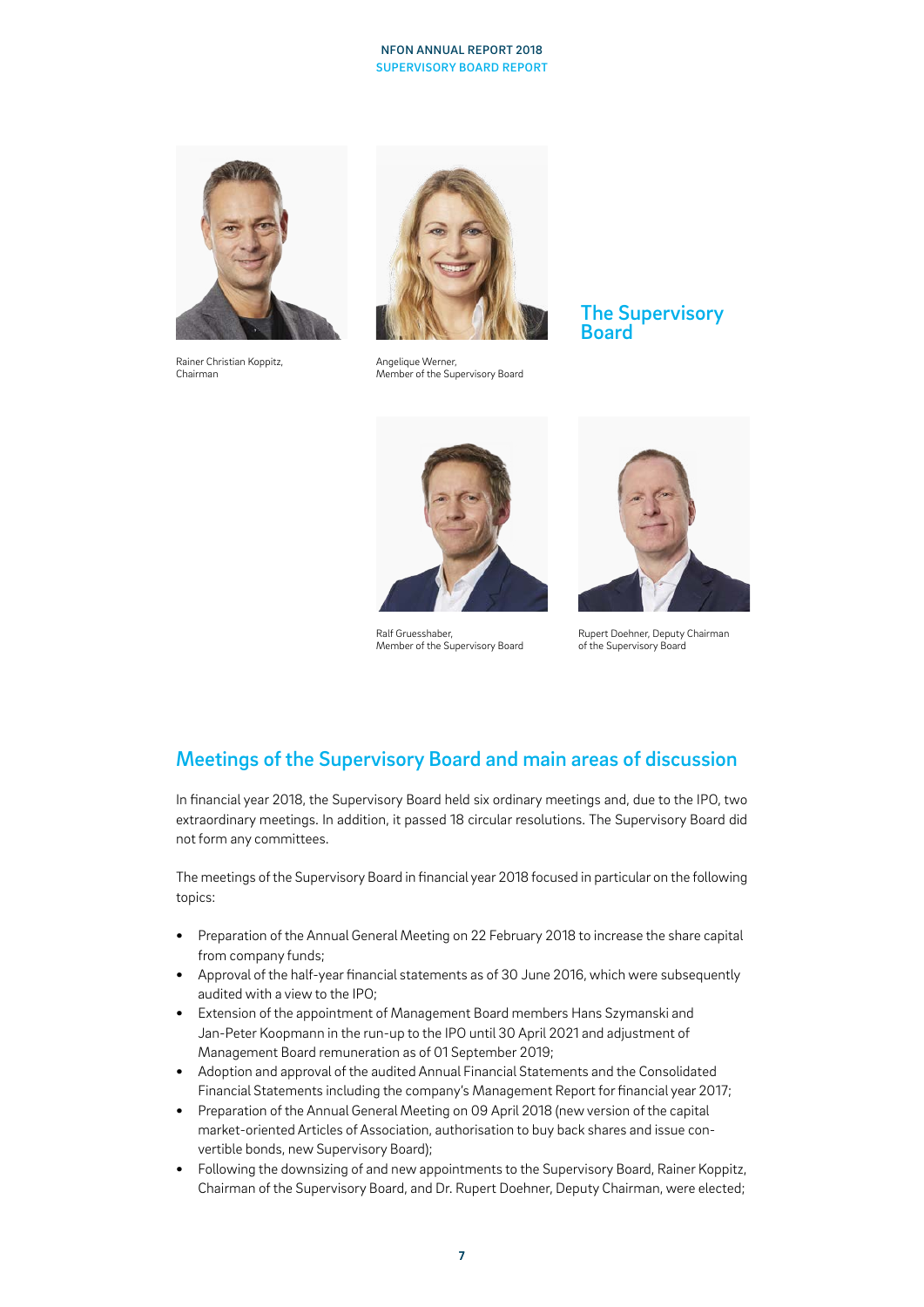### NFON ANNUAL REPORT 2018 SUPERVISORY BOARD REPORT

- **•** Accompaniment of the IPO (including approval of the price range for the book building, conclusion of a cost sharing agreement with the existing shareholders, conclusion of an insurance policy with regard to the risks arising from prospectus liability, resolutions on the implementation and volume of the capital increase from authorised capital);
- **•** New development of the company's core product, the Cloud telephone system Cloudya;
- **•** Issue of stock options to executives in the NFON Group in accordance with the authorisation granted by the Annual General Meeting on 09 April 2018;
- **•** Investment of the company's cash and cash equivalents and granting of a credit line;
- **•** Development of the company's acquisition strategy;
- **•** Implementation of the necessary organic investments for future growth in Germany and abroad
- **•** Suitable means to retain and recruit key personnel in an extremely tight labour market for specialists and executives in a cloud environment;
- **•** Determination of the budget of the NFON AG Group for 2019 and through 2021.

The Management Board regularly informed the Supervisory Board about the net assets, financial position and results of operations of NFON AG and its subsidiaries and associated companies.

The Supervisory Board examined and approved the budget planning prepared by the Management Board for financial year 2019. It discussed and reviewed the strategic orientation of the company and the Group on the basis of medium- and long-term corporate planning. The Supervisory Board analysed and reviewed the information received from the Management Board in detail. It paid particular attention to the risk situation and risk management.

In its circular resolutions, the Supervisory Board mainly gave its approval to transactions which, although not of strategic significance, require approval in accordance with the rules of procedure of the Management Board. The Supervisory Board also made time-critical decisions, particularly in connection with the IPO, by way of circular resolutions.

## Annual and Consolidated Financial Statements and Management Reports

The Annual General Meeting of the company on 09 April 2018 appointed KPMG AG Wirtschaftsprüfungsgesellschaft, Munich (hereinafter "KPMG") as auditors of NFON AG for financial year 2018. The Supervisory Board subsequently commissioned KPMG to audit the company's Annual Financial Statements and Consolidated Financial Statements for financial year 2018.

The Management Board prepared the Annual Financial Statements in accordance with the provisions of German commercial and stock corporation law relating to accounting and the Consolidated Financial Statements in accordance with Section 315a (3) of the German Commercial Code (HGB) in accordance with International Financial Reporting Standards (IFRS). KPMG has audited the Annual Financial Statements and the Consolidated Financial Statements, including the related Management Reports, together with the underlying accounting records of the company. The audit was conducted in accordance with the provisions of the German Commercial Code and the generally